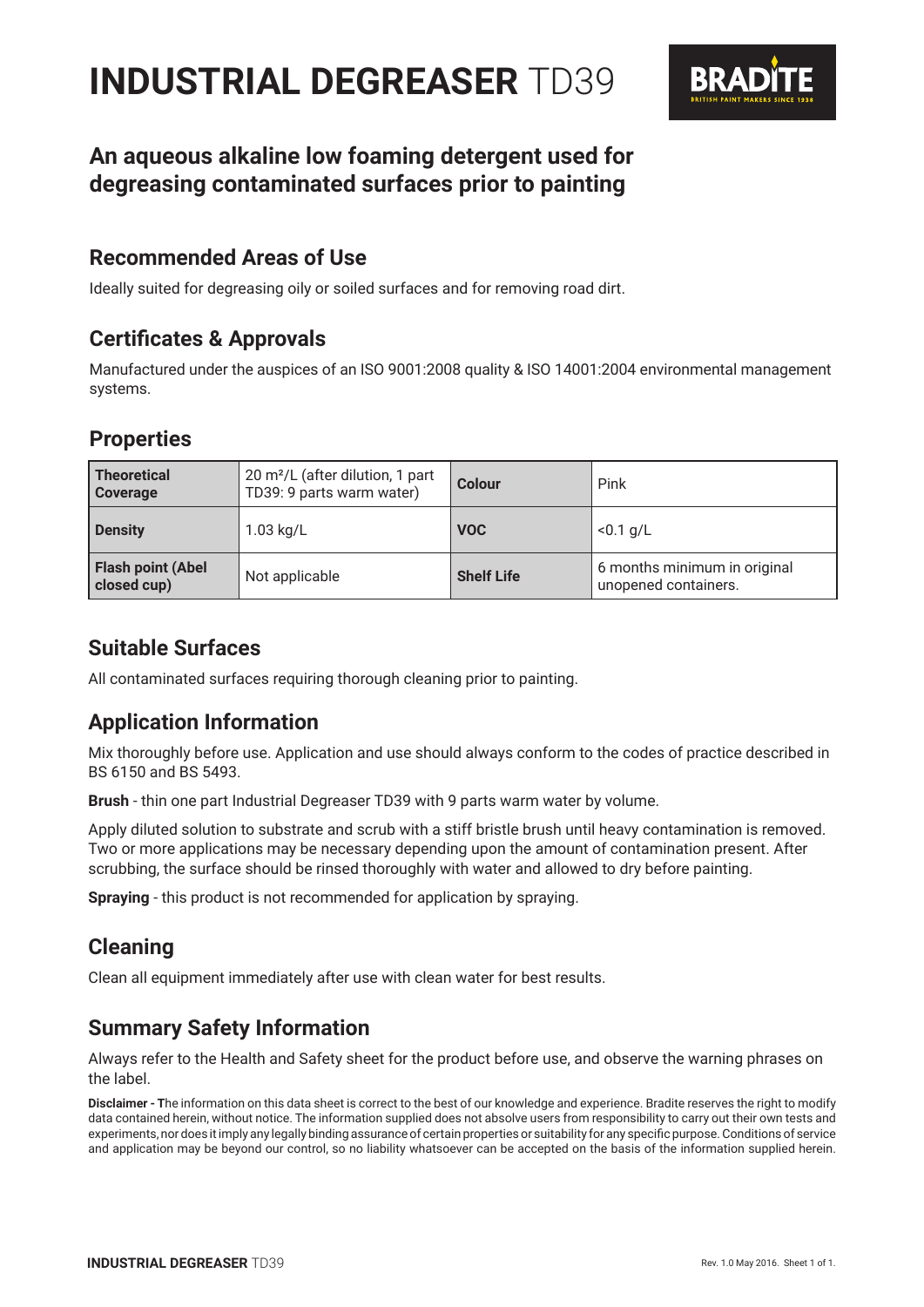

INDUSTRIAL DEGREASER

**Page:** 1

**Compilation date:** 15/07/2016

**Revision No:** 1

**Section 1: Identification of the substance/mixture and of the company/undertaking**

#### **1.1. Product identifier**

**Product name:** INDUSTRIAL DEGREASER

**Product code:** TD39

#### **1.2. Relevant identified uses of the substance or mixture and uses advised against**

**Use of substance / mixture:** PC9a: Coatings and paints, thinners, paint removers.

#### **1.3. Details of the supplier of the safety data sheet**

**Company name:** Bradite Paints

Ogwen Valley Works

Bethesda

Gwynedd

LL57 4YP

United Kingdom

**Tel:** +44 (0)1248 600315

**Fax:** +44 (0)1248 602782

**Email:** [sales@bradite.com](mailto:sales@bradite.com)

#### **1.4. Emergency telephone number**

**Emergency tel:** +44 (0)1248 600315

(office hours only)

# **Section 2: Hazards identification**

#### **2.1. Classification of the substance or mixture**

**Classification under CLP:** Eye Irrit. 2: H319

**Most important adverse effects:** Causes serious eye irritation.

#### **2.2. Label elements**

**Label elements:**

**Hazard statements:** H319: Causes serious eye irritation.

**Signal words:** Warning

**Hazard pictograms:** GHS07: Exclamation mark



**Precautionary statements:** P264: Wash hands thoroughly after handling.

P280: Wear protective gloves/protective clothing/eye protection/face protection.

P305+351+338: IF IN EYES: Rinse cautiously with water for several minutes. Remove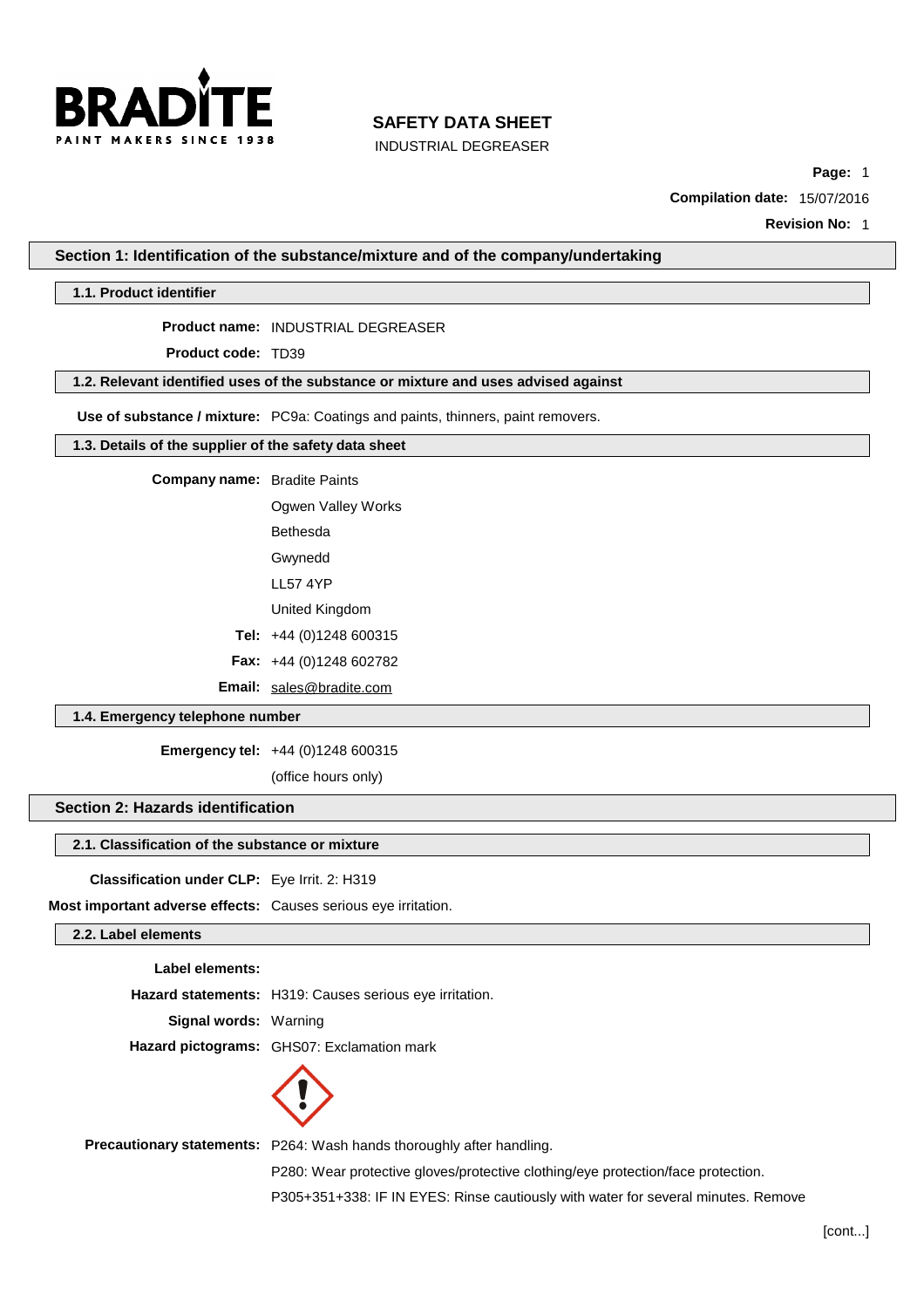# INDUSTRIAL DEGREASER

**Page:** 2

#### contact lenses, if present and easy to do. Continue rinsing.

#### P337+313: If eye irritation persists: Get medical attention.

**2.3. Other hazards**

#### **PBT:** This product is not identified as a PBT/vPvB substance.

# **Section 3: Composition/information on ingredients**

**3.2. Mixtures**

#### **Hazardous ingredients:**

| (1-HYDROXYETHYLIDENE)BIS-PHOSPHONIC ACID TETRASODIUM SALT |
|-----------------------------------------------------------|
|                                                           |

| <b>EINECS</b>                                 | CAS        | PBT/WEL | <b>CLP Classification</b>               | Percent   |
|-----------------------------------------------|------------|---------|-----------------------------------------|-----------|
| 223-267-7                                     | 3794-83-0  |         | Acute Tox. 4: H302; Eye Irrit. 2: H319  | $1 - 10%$ |
| ALCOHOLS, C11-14-ISO-C13 RICH, ETHOXYLATED    |            |         |                                         |           |
|                                               | 78330-21-9 |         | Acute Tox. 4: H302; Eye Dam. 1: H318    | $1 - 10%$ |
| ALCOHOL, ETHOXYLATED, PHOSPHATED, NEUTRALIZED |            |         |                                         |           |
|                                               |            |         | Skin Irrit. 2: H315; Eye Irrit. 2: H319 | $1 - 10%$ |

# **Section 4: First aid measures**

| 4.1. Description of first aid measures                                                           |                                                                                                               |  |  |
|--------------------------------------------------------------------------------------------------|---------------------------------------------------------------------------------------------------------------|--|--|
|                                                                                                  | <b>Skin contact:</b> Remove all contaminated clothes and footwear immediately unless stuck to skin. Wash      |  |  |
|                                                                                                  | immediately with plenty of soap and water.                                                                    |  |  |
|                                                                                                  | Eye contact: Bathe the eye with running water for 15 minutes.                                                 |  |  |
|                                                                                                  | <b>Ingestion:</b> Wash out mouth with water. Do not induce vomiting. If conscious, give half a litre of water |  |  |
|                                                                                                  | to drink immediately.                                                                                         |  |  |
|                                                                                                  | <b>Inhalation:</b> Remove casualty from exposure ensuring one's own safety whilst doing so.                   |  |  |
| 4.2. Most important symptoms and effects, both acute and delayed                                 |                                                                                                               |  |  |
|                                                                                                  | <b>Skin contact:</b> There may be irritation and redness at the site of contact.                              |  |  |
|                                                                                                  | <b>Eye contact:</b> There may be pain and redness. The eyes may water profusely.                              |  |  |
|                                                                                                  | <b>Ingestion:</b> There may be soreness and redness of the mouth and throat.                                  |  |  |
|                                                                                                  | <b>Inhalation:</b> There may be irritation of the throat with a feeling of tightness in the chest.            |  |  |
|                                                                                                  | Delayed / immediate effects: Immediate effects can be expected after short-term exposure.                     |  |  |
|                                                                                                  | 4.3. Indication of any immediate medical attention and special treatment needed                               |  |  |
| <b>Immediate / special treatment:</b> Eye bathing equipment should be available on the premises. |                                                                                                               |  |  |

#### **Section 5: Fire-fighting measures**

# **5.1. Extinguishing media**

**Extinguishing media:** Suitable extinguishing media for the surrounding fire should be used. Use water spray

to cool containers.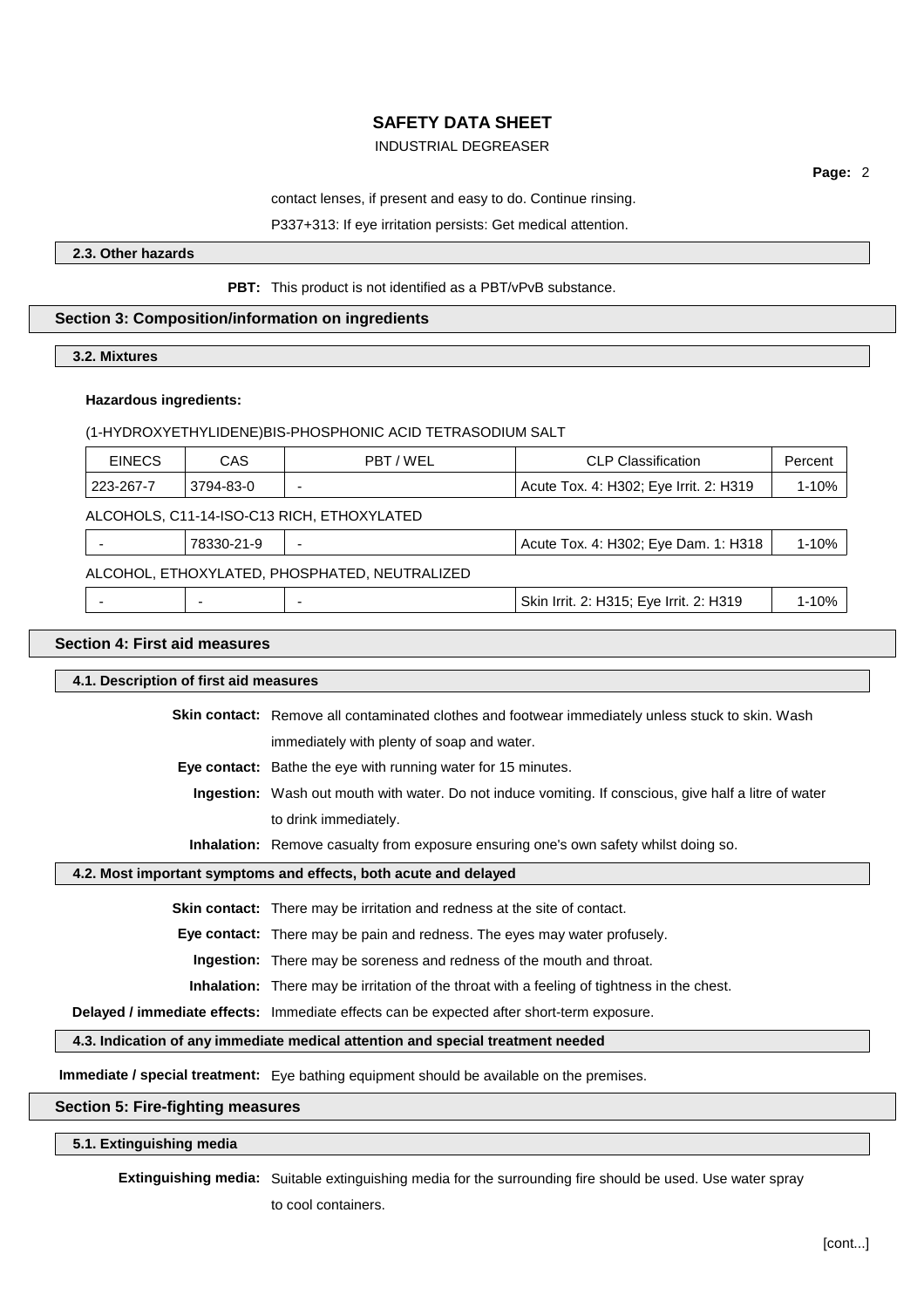# INDUSTRIAL DEGREASER

#### **5.2. Special hazards arising from the substance or mixture**

**Exposure hazards:** Not applicable.

#### **5.3. Advice for fire-fighters**

**Advice for fire-fighters:** Wear self-contained breathing apparatus. Wear protective clothing to prevent contact

with skin and eyes.

# **Section 6: Accidental release measures**

#### **6.1. Personal precautions, protective equipment and emergency procedures**

**Personal precautions:** Refer to section 8 of SDS for personal protection details.

#### **6.2. Environmental precautions**

**Environmental precautions:** Do not discharge into drains or rivers. Contain the spillage using bunding.

### **6.3. Methods and material for containment and cleaning up**

**Clean-up procedures:** Absorb into dry earth or sand. Transfer to a closable, labelled salvage container for

disposal by an appropriate method.

#### **6.4. Reference to other sections**

**Reference to other sections:** Refer to section 13 of SDS.

#### **Section 7: Handling and storage**

#### **7.1. Precautions for safe handling**

**Handling requirements:** Avoid direct contact with the substance.

#### **7.2. Conditions for safe storage, including any incompatibilities**

**Storage conditions:** Store in a cool, well ventilated area. Keep container tightly closed.

**Suitable packaging:** Must only be kept in original packaging.

**Storage quantity limits:** N/A

**7.3. Specific end use(s)**

**Specific end use(s):** PC9a: Coatings and paints, thinners, paint removers.

#### **Section 8: Exposure controls/personal protection**

#### **8.1. Control parameters**

**Workplace exposure limits:** No data available.

**DNEL/PNEC Values**

**DNEL / PNEC** No data available.

# **8.2. Exposure controls**

**Engineering measures:** Ensure there is sufficient ventilation of the area.

**Respiratory protection:** Respiratory protection not required.

**Hand protection:** Protective gloves.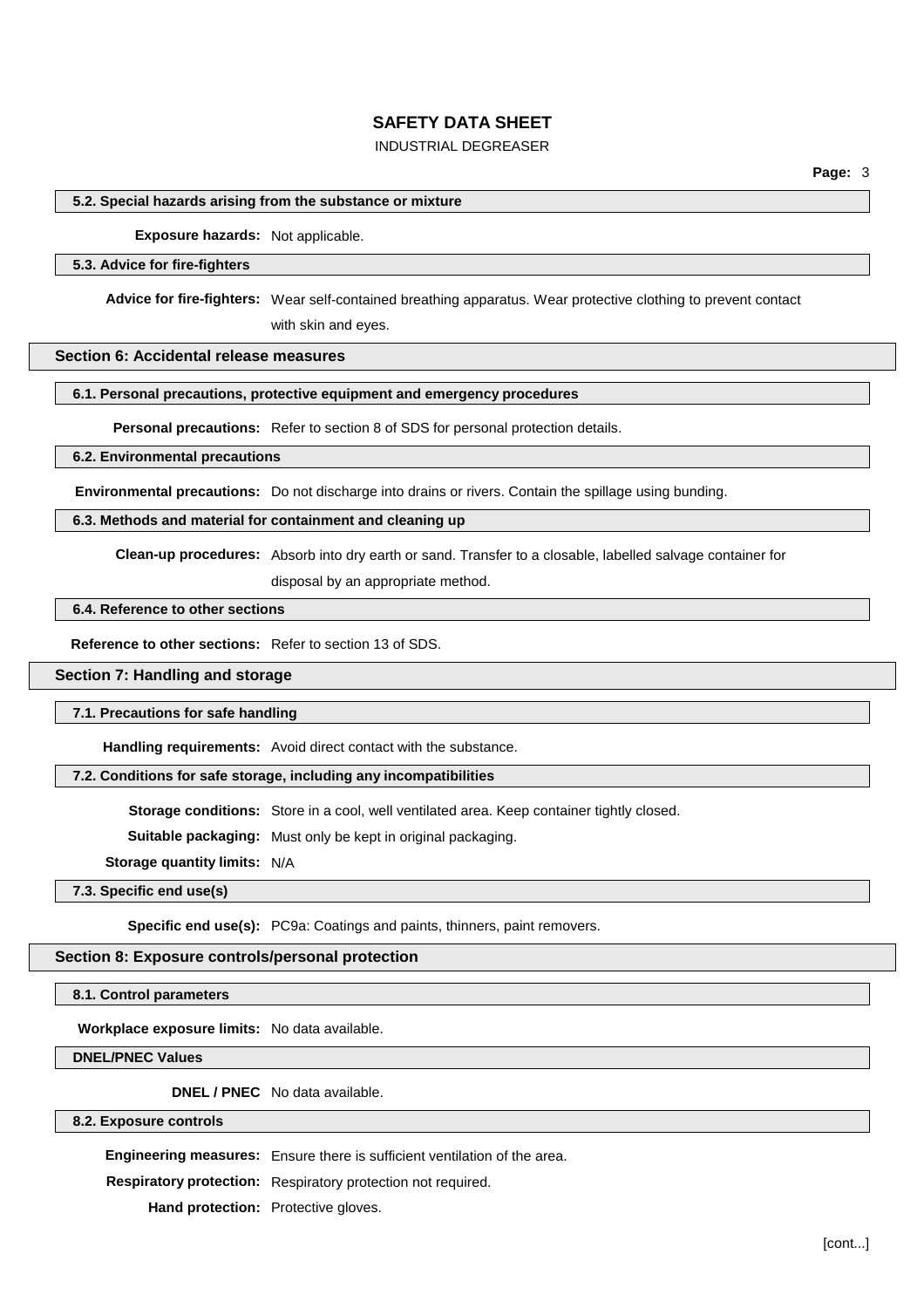## INDUSTRIAL DEGREASER

**Page:** 4

**Eye protection:** Tightly fitting safety goggles. Ensure eye bath is to hand.

**Skin protection:** Protective clothing.

**Environmental:** Prevent from entering in public sewers or the immediate environment.

# **Section 9: Physical and chemical properties**

#### **9.1. Information on basic physical and chemical properties**

| State: Liquid                                        |                                                  |                                              |                               |
|------------------------------------------------------|--------------------------------------------------|----------------------------------------------|-------------------------------|
| <b>Colour: Pink</b>                                  |                                                  |                                              |                               |
|                                                      | <b>Odour:</b> Barely perceptible odour           |                                              |                               |
| <b>Evaporation rate: Slow</b>                        |                                                  |                                              |                               |
|                                                      | <b>Oxidising:</b> Non-oxidising (by EC criteria) |                                              |                               |
|                                                      | Solubility in water: Miscible in all proportions |                                              |                               |
|                                                      | <b>Viscosity: Non-viscous</b>                    |                                              |                               |
| <b>Boiling point/range °C: 100</b>                   |                                                  | Melting point/range $C: 0$                   |                               |
| <b>Flammability limits %: lower:</b> Not applicable. |                                                  |                                              | <b>upper:</b> Not applicable. |
| Flash point°C: Not applicable.                       |                                                  | Part.coeff. n-octanol/water: Not applicable. |                               |
| Autoflammability <sup>°</sup> C: Not applicable.     |                                                  | Vapour pressure: Not applicable.             |                               |
| <b>Relative density: 1.00</b>                        |                                                  | pH: N/A                                      |                               |
|                                                      | VOC g/I: Not applicable.                         |                                              |                               |

**9.2. Other information**

**Other information:** Not applicable.

**Section 10: Stability and reactivity**

**10.1. Reactivity**

**Reactivity:** Stable under recommended transport or storage conditions.

**10.2. Chemical stability**

**Chemical stability:** Stable under normal conditions.

**10.3. Possibility of hazardous reactions**

**Hazardous reactions:** Hazardous reactions will not occur under normal transport or storage conditions.

**10.4. Conditions to avoid**

**Conditions to avoid:** Heat.

**10.5. Incompatible materials**

**Materials to avoid:** Strong acids. Strong bases. Strong oxidising agents.

### **10.6. Hazardous decomposition products**

**Haz. decomp. products:** In combustion emits toxic fumes.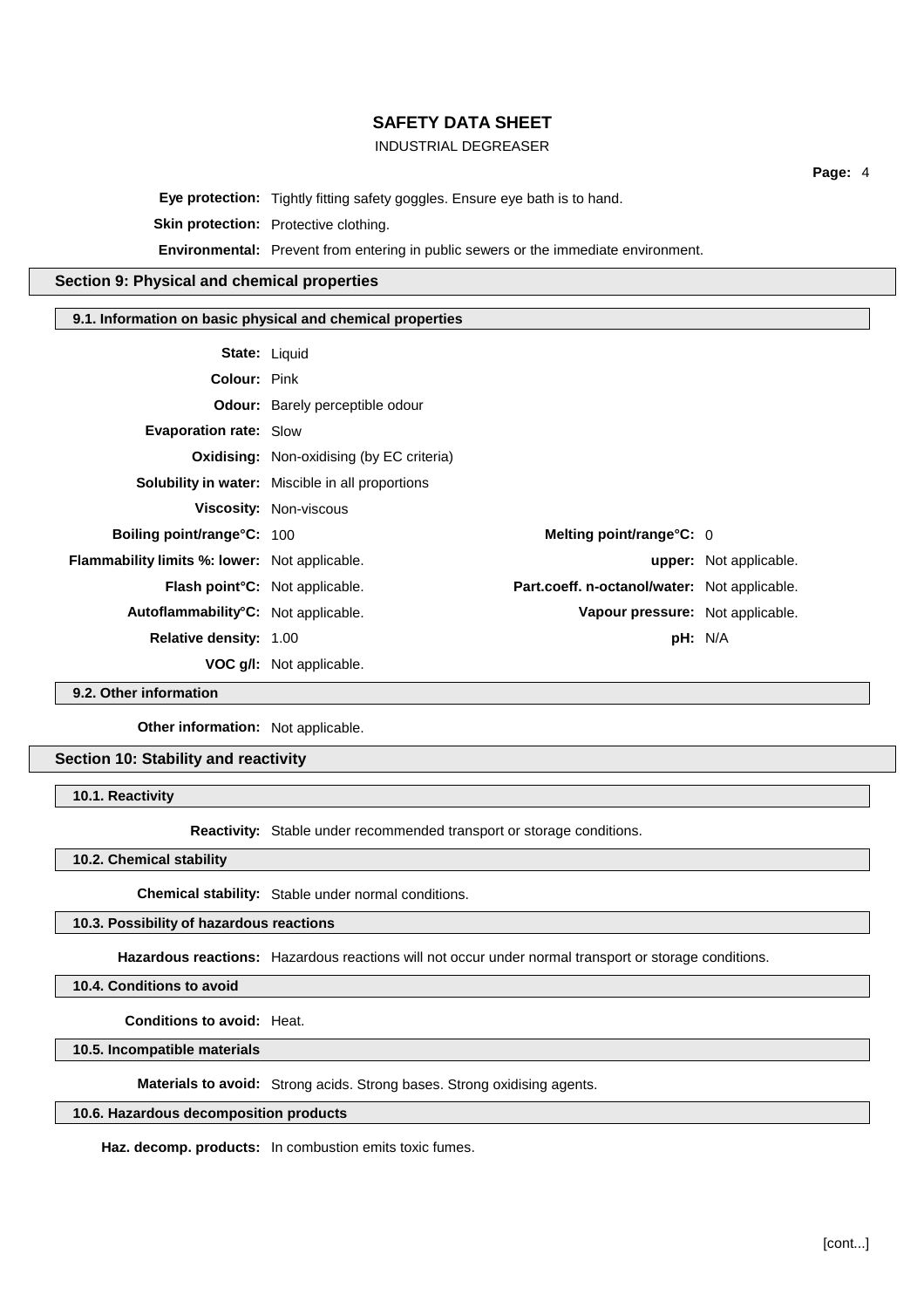## INDUSTRIAL DEGREASER

**Page:** 5

#### **Section 11: Toxicological information**

#### **11.1. Information on toxicological effects**

#### **Hazardous ingredients:**

# **ALCOHOLS, C11-14-ISO-C13 RICH, ETHOXYLATED**

|  | ∩⊳ | RA | LD <sub>50</sub> | ١О<br>.<br>. л | ma/ka<br>. |
|--|----|----|------------------|----------------|------------|
|--|----|----|------------------|----------------|------------|

#### **Relevant hazards for substance:**

| Hazaro                        | ≺oute | Basis                    |
|-------------------------------|-------|--------------------------|
| Serious eve damage/irritation | ⊤ם∩   | calculated<br>Hazardous: |

#### **Symptoms / routes of exposure**

**Skin contact:** There may be irritation and redness at the site of contact.

**Eye contact:** There may be pain and redness. The eyes may water profusely.

**Ingestion:** There may be soreness and redness of the mouth and throat.

**Inhalation:** There may be irritation of the throat with a feeling of tightness in the chest.

**Delayed / immediate effects:** Immediate effects can be expected after short-term exposure.

**Other information:** Not applicable.

# **Section 12: Ecological information**

**12.1. Toxicity**

#### **Hazardous ingredients:**

#### **ALCOHOLS, C11-14-ISO-C13 RICH, ETHOXYLATED**

| ALGAE         | 48H EC50 | 1-10       | mg/l |
|---------------|----------|------------|------|
| Daphnia magna | 48H EC50 | $1 - 10$   | mq/l |
| <b>FISH</b>   | 96H LC50 | $1 - 10$ . | mq/l |

#### **12.2. Persistence and degradability**

**Persistence and degradability:** No data available.

**12.3. Bioaccumulative potential**

**Bioaccumulative potential:** No data available.

**12.4. Mobility in soil**

**Mobility:** No data available.

#### **12.5. Results of PBT and vPvB assessment**

**PBT identification:** This product is not identified as a PBT/vPvB substance.

**12.6. Other adverse effects**

**Other adverse effects:** No data available.